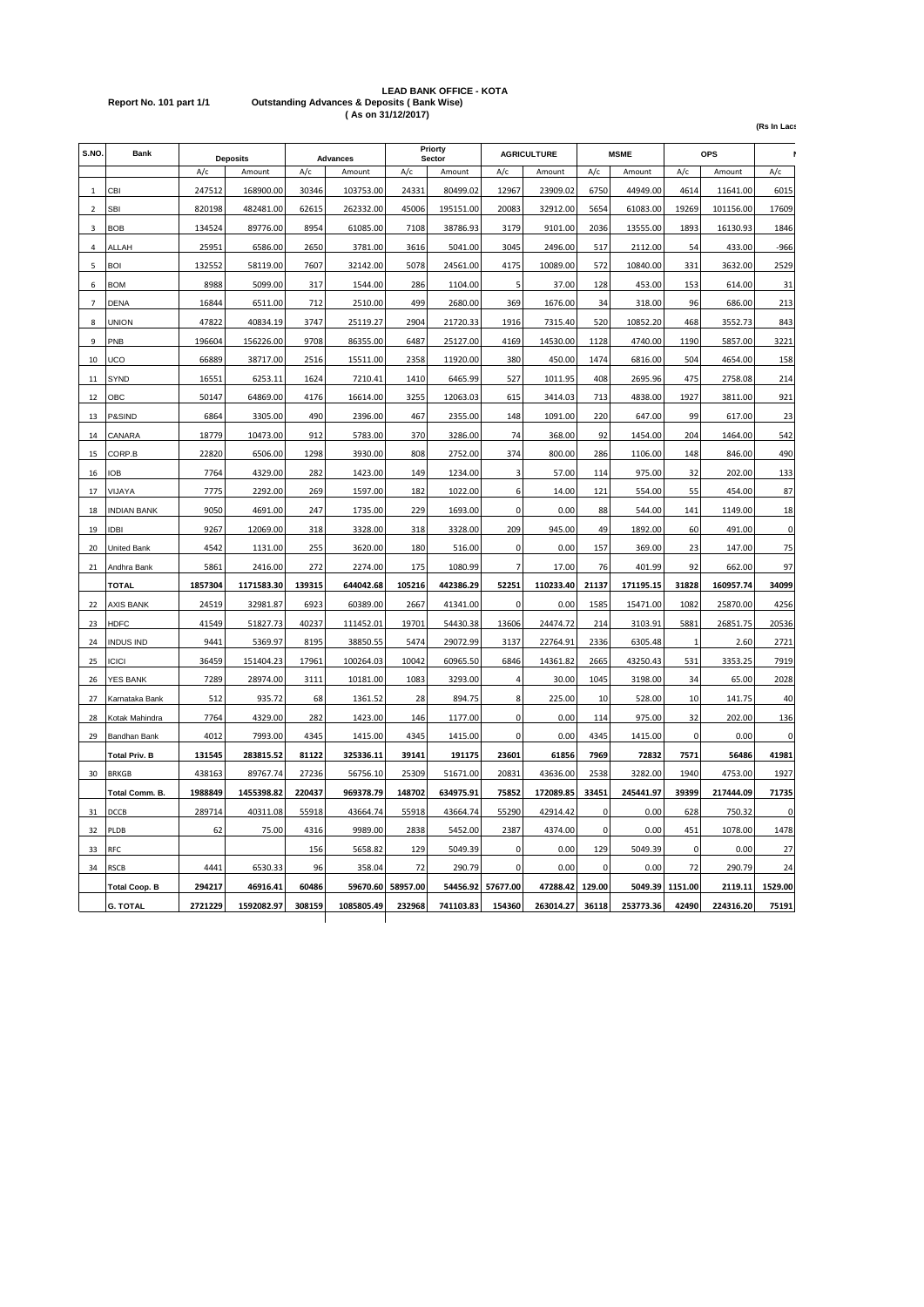|                          |                       |              | ASON 31/12/2017)<br><b>Agriculture</b> |                         |                  |       |                          |                |                     |                          |           |  |  |  |
|--------------------------|-----------------------|--------------|----------------------------------------|-------------------------|------------------|-------|--------------------------|----------------|---------------------|--------------------------|-----------|--|--|--|
| S.NO.                    | <b>Bank</b>           |              | <b>CROP LOAN</b>                       |                         | <b>TERM LOAN</b> |       | AGRI.                    |                | AGRI.               | <b>Total Agriculture</b> |           |  |  |  |
|                          |                       | A/c          | Amount                                 | A/c                     | Amount           | A/c   | INFRASTRUCTURE<br>Amount | A/c            | ANCILLARY<br>Amount | A/c                      | Amount    |  |  |  |
| $\mathbf{1}$             | CBI                   | 10200        | 15584.20                               | 2721                    | 7905.00          | 45    | 419                      | $\overline{1}$ | 0.82                | 12967                    | 23909.02  |  |  |  |
| $\overline{2}$           | <b>SBI</b>            | 16902        | 26933.00                               | 2440                    | 4460.00          | 678   | 1311                     | 63             | 208.00              | 20083                    | 32912.00  |  |  |  |
| 3                        | <b>BOB</b>            | 2617         | 6604.00                                | 306                     | 1040.00          | 55    | 1166                     | 201            | 291.00              | 3179                     | 9101.00   |  |  |  |
| 4                        | ALLAH                 | 2803         | 2097.00                                | 242                     | 399.00           |       |                          |                |                     | 3045                     | 2496.00   |  |  |  |
| 5                        | <b>BOI</b>            | 3305         | 8519.00                                | 870                     | 1570.00          |       |                          |                |                     | 4175                     | 10089.00  |  |  |  |
| 6                        | <b>BOM</b>            |              |                                        | 5                       | 37.00            |       |                          |                |                     | 5                        | 37.00     |  |  |  |
| $\overline{\phantom{a}}$ | <b>DENA</b>           | 358          | 1314.00                                | 11                      | 362.00           |       |                          |                |                     | 369                      | 1676.00   |  |  |  |
| 8                        | <b>UNION</b>          | 1770         | 4586.79                                | 138                     | 1989.51          | 8     | 739.1                    |                |                     | 1916                     | 7315.40   |  |  |  |
| 9                        | PNB                   | 1661         | 2223.00                                | 1955                    | 3521.00          | 546   | 8742                     | $\overline{7}$ | 44.00               | 4169                     | 14530.00  |  |  |  |
| 10                       | UCO                   | 380          | 450.00                                 |                         |                  |       |                          |                |                     | 380                      | 450.00    |  |  |  |
| 11                       | SYND                  | 491          | 960.51                                 | 36                      | 51.44            |       |                          |                |                     | 527                      | 1011.95   |  |  |  |
| 12                       | OBC                   | 593          | 2864.00                                | 10                      | 110.00           | 4     | 6.66                     | 8              | 433.37              | 615                      | 3414.03   |  |  |  |
| 13                       | P&SIND                | 144          | 1069.00                                | 4                       | 22.00            |       |                          |                |                     | 148                      | 1091.00   |  |  |  |
| 14                       | CANARA                | 74           | 368.00                                 |                         |                  |       |                          |                |                     | 74                       | 368.00    |  |  |  |
| 15                       | CORP.B                | 352          | 755.00                                 | 22                      | 45.00            |       |                          |                |                     | 374                      | 800.00    |  |  |  |
| 16                       | <b>IOB</b>            | $\mathbf{1}$ | 3.00                                   | $\overline{\mathbf{c}}$ | 54.00            |       |                          |                |                     | 3                        | 57.00     |  |  |  |
| 17                       | VIJAYA                | 6            | 14.00                                  |                         |                  |       |                          |                |                     | 6                        | 14.00     |  |  |  |
| 18                       | <b>INDIAN BANK</b>    |              |                                        |                         |                  |       |                          |                |                     | $\pmb{0}$                | 0.00      |  |  |  |
| 19                       | <b>IDBI</b>           | 188          | 904.00                                 | 21                      | 41.00            |       |                          |                |                     | 209                      | 945.00    |  |  |  |
| 20                       | United Bank           |              |                                        |                         |                  |       |                          |                |                     | 0                        | 0.00      |  |  |  |
| 21                       | Andhra Bank           | 5            | 11.00                                  | $\overline{\mathbf{c}}$ | 6.00             |       |                          |                |                     | $\overline{7}$           | 17.00     |  |  |  |
|                          | <b>Total Nat.Bank</b> | 41850        | 75259.50                               | 8785                    | 21612.95         | 1336  | 12383.76                 | 280            | 977.19              | 52251                    | 110233.40 |  |  |  |
| 22                       | <b>AXIS BANK</b>      |              |                                        |                         |                  |       |                          |                |                     | 0                        | 0.00      |  |  |  |
| 23                       | <b>HDFC</b>           | 7901         | 11196.80                               | 1451                    | 9012.45          | 4254  | 4265.47                  |                |                     | 13606                    | 24474.72  |  |  |  |
| 24                       | <b>INDUS IND</b>      |              |                                        | 3111                    | 18304.88         | 5     | 452.34                   | 21             | 4007.69             | 3137                     | 22764.91  |  |  |  |
| 25                       | <b>ICICI</b>          | 2421         | 5354.84                                | 2323                    | 4277.74          | 2102  | 4729.24                  |                |                     | 6846                     | 14361.82  |  |  |  |
| 26                       | <b>YES BANK</b>       | 4            | 30.00                                  |                         |                  |       |                          |                |                     | $\overline{4}$           | 30.00     |  |  |  |
| 27                       | Karnataka Bank        |              |                                        | 8                       | 225.00           |       |                          |                |                     | 8                        | 225.00    |  |  |  |
| 28                       | Kotak Mahindra        |              |                                        |                         |                  |       |                          |                |                     | $\pmb{0}$                | 0.00      |  |  |  |
| 29                       | Bandhan Bank          |              |                                        |                         |                  |       |                          |                |                     |                          |           |  |  |  |
|                          | <b>Total Priv. B</b>  | 10326        | 16581.64                               | 6893                    | 31820.07         | 6361  | 9447.05                  | 21             | 4007.69             | 23601                    | 61856.45  |  |  |  |
| 30                       | <b>BRKGB</b>          | 16339        | 37085.00                               | 421                     | 1012.00          | 4063  | 5490                     | 8              | 49                  | 20831                    | 43636.00  |  |  |  |
|                          | Total Comm. B.        | 52176        | 91841                                  | 15678                   | 53433            | 7697  | 21831                    | 301            | 4985                | 75852                    | 172090    |  |  |  |
| 31                       | DCCB                  | 55290        | 42914.42                               |                         |                  |       |                          |                |                     | 55290                    | 42914.42  |  |  |  |
| 32                       | PLDB                  | 273          | 702.00                                 | 903                     | 1628.00          | 1211  | 2044                     |                |                     | 2387                     | 4374.00   |  |  |  |
| 33                       | <b>RFC</b>            |              |                                        |                         |                  |       |                          |                |                     | 0                        | 0.00      |  |  |  |
| 34                       | <b>RSCB</b>           |              |                                        |                         |                  |       |                          |                |                     |                          |           |  |  |  |
|                          | <b>Total Coop. B</b>  |              |                                        |                         |                  |       |                          | 0              | 0.00                | 0                        | 0.00      |  |  |  |
|                          | <b>G. TOTAL</b>       | 68515        | 128926                                 | 16099                   | 54445            | 11760 | 27321                    | 309            | 5034                | 96683                    | 215726    |  |  |  |

#### **( As on 31/12/2017) Report No. 101 part 1/2 Outstanding Advances & Deposits ( Bank Wise)**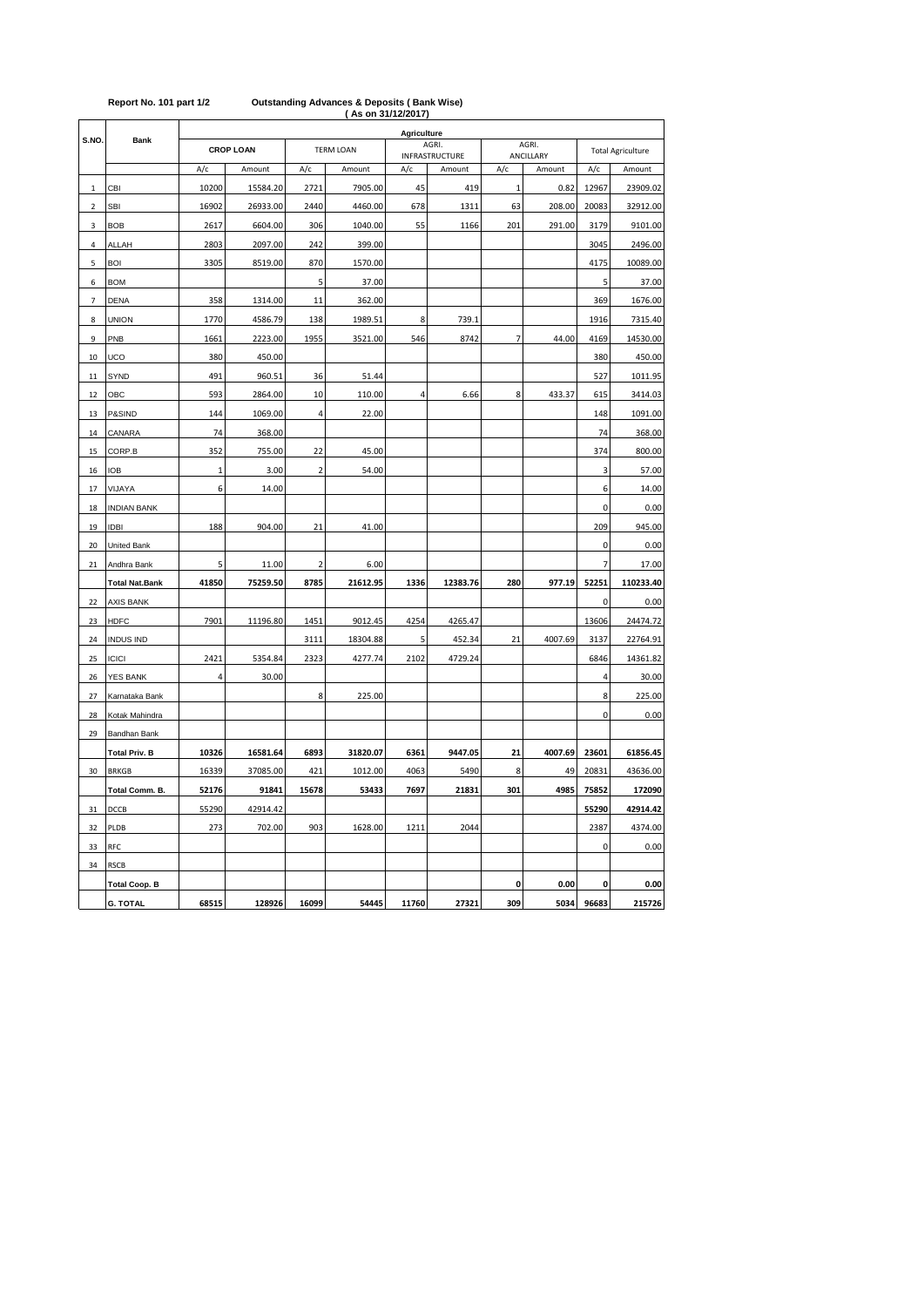| S.NO                     | Bank                   |       | Micro Entp. |                | <b>MSME</b><br>Small Entp. |     | Medium Entp. | Khadi & vill. Indus     | <b>Total MSME</b> |           |           |
|--------------------------|------------------------|-------|-------------|----------------|----------------------------|-----|--------------|-------------------------|-------------------|-----------|-----------|
|                          |                        | A/c   | Amount      | A/c            | Amount                     | A/c | Amount       | A/c                     | Amount            | A/c       | Amount    |
| $\mathbf{1}$             | CBI                    | 2218  | 12451.00    | 4527           | 31760.00                   | 5   | 738.00       |                         |                   | 6750      | 44949.00  |
| $\overline{2}$           | SBI                    | 5008  | 18933.00    | 519            | 31334.00                   | 127 | 10816.00     |                         |                   | 5654      | 61083.00  |
| 3                        | <b>BOB</b>             | 1986  | 12830.00    | 50             | 725.00                     |     |              |                         |                   | 2036      | 13555.00  |
| 4                        | ALLAH                  | 511   | 1990.00     | 6              | 122.00                     |     |              |                         |                   | 517       | 2112.00   |
| 5                        | <b>BOI</b>             | 545   | 712.00      | 15             | 705.00                     | 12  | 9423.00      |                         |                   | 572       | 10840.00  |
| 6                        | <b>BOM</b>             | 127   | 428.00      | $\mathbf 1$    | 25.00                      |     |              |                         |                   | 128       | 453.00    |
| $\overline{\phantom{a}}$ | DENA                   | 30    | 149.00      | 4              | 169.00                     |     |              |                         |                   | 34        | 318.00    |
| 8                        | <b>UNION</b>           | 358   | 7134.99     | 157            | 3641.21                    | 1   | 6.00         | $\overline{\mathbf{4}}$ | 70                | 520       | 10852.20  |
| 9                        | PNB                    | 1090  | 3774.00     | 38             | 966.00                     |     |              |                         |                   | 1128      | 4740.00   |
| 10                       | UCO                    | 1474  | 6816.00     |                |                            |     |              |                         |                   | 1474      | 6816.00   |
| 11                       | SYND                   | 236   | 1590.42     | 172            | 1105.54                    |     |              |                         |                   | 408       | 2695.96   |
| 12                       | OBC                    | 609   | 3619.00     | 101            | 675.00                     | 3   | 544.00       |                         |                   | 713       | 4838.00   |
| 13                       | P&SIND                 | 165   | 481.00      | 55             | 166.00                     |     |              |                         |                   | 220       | 647.00    |
| 14                       | CANARA                 | 70    | 740.00      | 22             | 714.00                     |     |              |                         |                   | 92        | 1454.00   |
| 15                       | CORP.B                 | 252   | 782.00      | 34             | 324.00                     |     |              |                         |                   | 286       | 1106.00   |
| 16                       | <b>IOB</b>             | 97    | 753.00      | 17             | 222.00                     |     |              |                         |                   | 114       | 975.00    |
| 17                       | VIJAYA                 | 112   | 384.00      | 9              | 170.00                     |     |              |                         |                   | 121       | 554.00    |
| 18                       | <b>INDIAN BANK</b>     | 86    | 456.00      | $\overline{2}$ | 88.00                      |     |              |                         |                   | 88        | 544.00    |
| 19                       | <b>IDBI</b>            | 49    | 1892.00     |                |                            |     |              |                         |                   | 49        | 1892.00   |
| 20                       | <b>United Bank</b>     | 156   | 226.00      | $\mathbf 1$    | 143.00                     |     |              |                         |                   | 157       | 369.00    |
| 21                       | Andhra Bank            | 76    | 401.99      |                |                            |     |              |                         |                   | 76        | 401.99    |
|                          | <b>Total Nat. Bank</b> | 15255 | 76543       | 5730           | 73055                      | 148 | 21527        | 4                       | 70                | 21137     | 171195.15 |
| 22                       | <b>AXIS BANK</b>       | 1585  | 15471.00    |                |                            |     |              |                         |                   | 1585      | 15471.00  |
| 23                       | <b>HDFC</b>            | 214   | 3103.91     |                |                            |     |              |                         |                   | 214       | 3103.91   |
| 24                       | <b>INDUS IND</b>       | 1638  | 1059.38     | 698            | 5246.10                    |     |              |                         |                   | 2336      | 6305.48   |
| 25                       | <b>ICICI</b>           | 1444  | 24949.10    | 1196           | 17102.90                   | 25  | 1198.43      |                         |                   | 2665      | 43250.43  |
| 26                       | Yes Bank               | 1021  | 1671.00     | 18             | 682.00                     | 6   | 845.00       |                         |                   | 1045      | 3198.00   |
| 27                       | Karnataka Bank         | 7     | 69.00       | 3              | 459.00                     |     |              |                         |                   | 10        | 528.00    |
| 28                       | Kotak Mahindra         | 97    | 753.00      | 17             | 222.00                     |     |              |                         |                   | 114       | 975.00    |
| 29                       | Bandhan Bank           | 4345  | 1415.00     |                |                            |     |              |                         |                   | 4345      | 1415.00   |
|                          | <b>Total Priv.B</b>    | 10351 | 48491       | 1932           | 23712                      | 31  | 2043         | 0                       | 0                 | 12314     | 74246.82  |
| 30                       | <b>BRKGB</b>           | 2538  | 3282.00     |                |                            |     |              |                         |                   | 2538      | 3282.00   |
|                          | Total Comm. B.         | 25606 | 125035      | 7662           | 96767                      | 179 | 23570        | 4                       | 70                | 33451     | 245441.97 |
| 31                       | DCCB                   |       |             |                |                            |     |              |                         |                   | $\pmb{0}$ | 0.00      |
| 32                       | PLDB                   |       |             |                |                            |     |              |                         |                   | 0         | 0.00      |
| 33                       | <b>RFC</b>             | 71    | 1376.08     | 58             | 3673.31                    |     |              |                         |                   | 129       | 5049.39   |
| 34                       | <b>RSCB</b>            |       |             |                |                            |     |              |                         |                   |           |           |
|                          | <b>Total Coop.Bank</b> | 71    | 1376        | 58             | 3673                       | 0   | 0            | 0                       | 0                 | 129       | 5049.39   |
|                          | <b>G. TOTAL</b>        | 28215 | 129693      | 7720           | 100440                     | 179 | 23570        | 4                       | 70                | 36118     | 253773.36 |

### **Report No. 101 part 1/3 Outstanding Advances & Deposits ( Bank Wise) ( As on 31/12/2017)**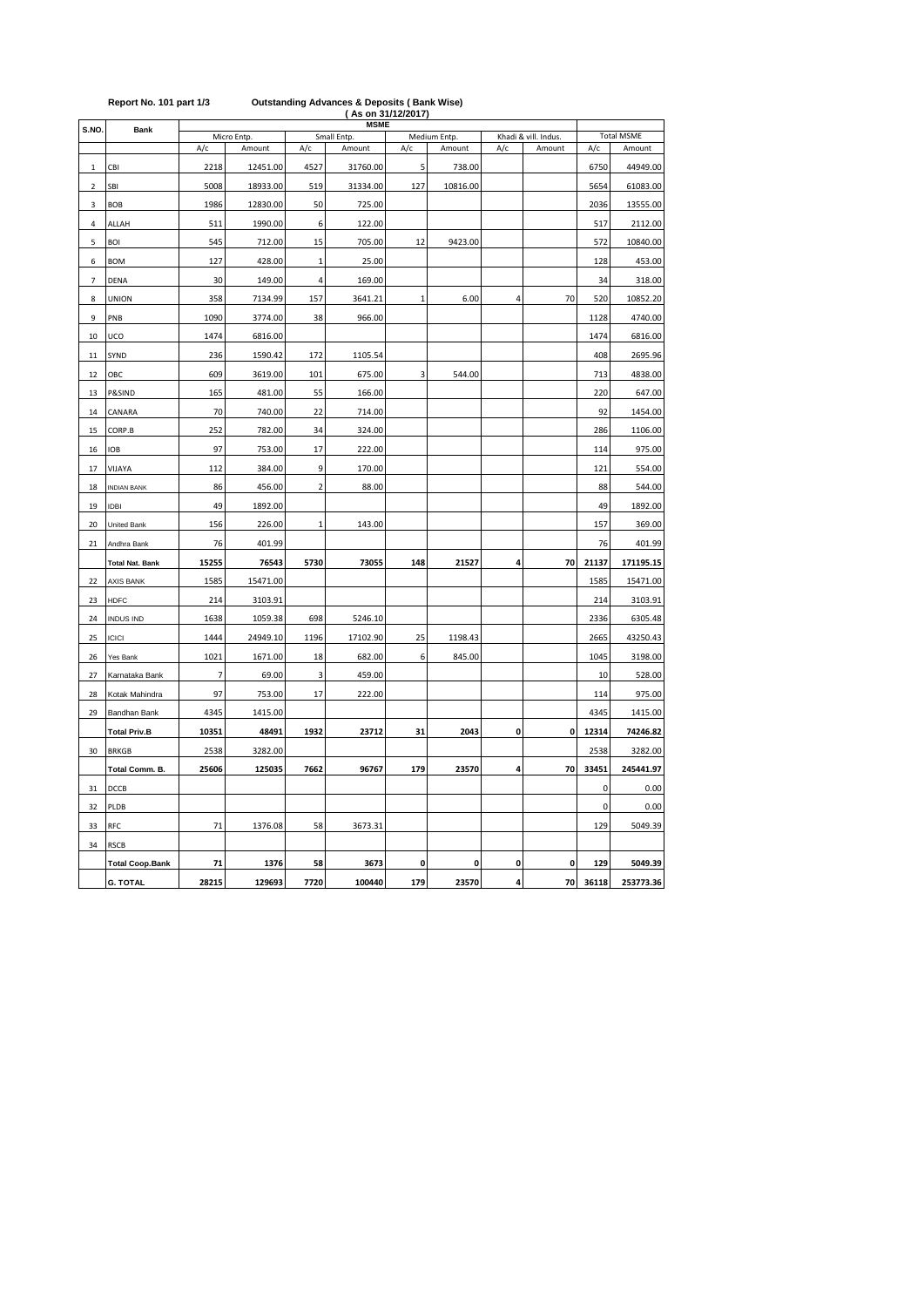| Report No. 101 part 1/4 | <b>Outstanding Advances &amp; Deposits (Bank Wise)</b> |
|-------------------------|--------------------------------------------------------|
|                         | (As on 31/12/2017)                                     |

|                          |                        |                | <b>Other Priorty Sector</b> |              |              |       |            |                    |                      |              |                         |              |                    |             |  |
|--------------------------|------------------------|----------------|-----------------------------|--------------|--------------|-------|------------|--------------------|----------------------|--------------|-------------------------|--------------|--------------------|-------------|--|
| S.NO.                    | <b>BANK</b>            |                | Edu. Loan                   |              | Housing Loan |       | Other Loan |                    | <b>Export Credit</b> |              | <b>Reneawble Energy</b> |              | Social Infras.     | Tot:        |  |
|                          |                        | A/c            | Amount                      | A/c          | Amount       | A/c   | Amount     | A/c                | Amount               | A/c          | Amount                  | A/c          | Amount             | A/c         |  |
| $\mathbf{1}$             | CBI                    | 1098           | 2070.00                     | 2504         | 8629.00      | 1012  | 942.00     |                    |                      |              |                         |              |                    | 4614        |  |
| $\overline{\phantom{0}}$ | SBI                    | 5131           | 3589.00                     | 7607         | 93712.00     | 6531  | 3855.00    |                    |                      |              |                         |              |                    | 19269       |  |
| 3                        | <b>BOB</b>             | 220            | 633.93                      | 1143         | 9837.00      | 530   | 5660.00    |                    |                      |              |                         |              |                    | 1893        |  |
| $\overline{a}$           | ALLAH                  | 6              | 13.00                       | 48           | 420.00       |       |            |                    |                      |              |                         |              |                    | 54          |  |
| 5                        | <b>BOI</b>             | 33             | 103.00                      | 272          | 3245.00      | 26    | 284.00     |                    |                      |              |                         |              |                    | 331         |  |
| 6                        | <b>BOM</b>             | 27             | 96.00                       | 75           | 493.00       | 51    | 25.00      |                    |                      |              |                         |              |                    | 153         |  |
| $\overline{7}$           | <b>DENA</b>            | 31             | 412.00                      | 60           | 245.00       | 5     | 29.00      |                    |                      |              |                         |              |                    | 96          |  |
| 8                        | <b>UNION</b>           | 44             | 284.01                      | 278          | 2488.47      | 146   | 780.25     |                    |                      |              |                         |              |                    | 468         |  |
| 9                        | PNB                    | 408            | 1206.00                     | 661          | 4486.00      | 121   | 165.00     |                    |                      |              |                         |              |                    | 1190        |  |
| 10                       | UCO                    | 77             | 192.00                      | 427          | 4462.00      |       |            |                    |                      |              |                         |              |                    | 504         |  |
| 11                       | SYND                   | 26             | 76.00                       | 306          | 2099.25      | 143   | 582.83     |                    |                      |              |                         |              |                    | 475         |  |
| 12                       | ОВС                    | 176            | 358.00                      | 1736         | 3221.00      | 15    | 232.00     |                    |                      |              |                         |              |                    | 1927        |  |
| 13                       | P&SIND                 | $\overline{9}$ | 14.00                       | 65           | 408.00       | 25    | 195.00     |                    |                      |              |                         |              |                    | 99          |  |
| 14                       | CANARA                 | 40             | 179.00                      | 164          | 1285.00      |       |            |                    |                      |              |                         |              |                    | 204         |  |
| 15                       | CORP.B                 | 12             | 22.00                       | 82           | 795.00       | 54    | 29.00      |                    |                      |              |                         |              |                    | 148         |  |
|                          |                        | 13             |                             |              |              |       |            |                    |                      |              |                         |              |                    |             |  |
| 16                       | <b>IOB</b>             |                | 26.00                       | 19           | 176.00       |       |            |                    |                      |              |                         |              |                    | 32          |  |
| 17                       | VIJAYA                 | 11             | 16.00                       | 39           | 398.00       | 5     | 40.00      |                    |                      |              |                         |              |                    | 55          |  |
| 18                       | <b>INDIAN BANK</b>     | 16             | 46.00                       | 99           | 902.00       | 26    | 201.00     |                    |                      |              |                         |              |                    | 141         |  |
| 19                       | IDBI                   | 9              | 30.00                       | 15           | 106.00       | 36    | 355.00     |                    |                      |              |                         |              |                    | 60          |  |
| 20                       | <b>United Bank</b>     | 5              | 19.00                       | 18           | 128.00       |       |            |                    |                      |              |                         |              |                    | 23          |  |
| 21                       | Andhra Bank            | 5              | 14.00                       | 52           | 563.00       | 35    | 85.00      |                    |                      |              |                         |              |                    | 92          |  |
|                          | <b>Total Nat. Bank</b> | 7397           | 9399                        | 15670        | 138099       | 8761  | 13460      | $\mathbf 0$        | $\mathbf 0$          | $\mathbf 0$  | 0                       | $\mathbf{0}$ | $\mathbf 0$        | 31828       |  |
| 22                       | <b>AXIS BANK</b>       | 33             | 145.00                      | 1041         | 25722.00     | 8     | 3.00       |                    |                      |              |                         |              |                    | 1082        |  |
| 23                       | <b>HDFC</b>            |                |                             | 1169         | 8267.09      | 4712  | 18584.66   |                    |                      |              |                         |              |                    | 5881        |  |
| 24                       | <b>INDUS IND</b>       |                |                             | $\mathbf{1}$ | 2.60         |       |            |                    |                      |              |                         |              |                    |             |  |
| 25                       | <b>ICICI</b>           | 17             | 45.99                       | 485          | 3301.34      | 29    | 5.92       |                    |                      |              |                         |              |                    | 531         |  |
| 26                       | Yes Bank               |                |                             | 23           | 63.00        | 11    | 2.00       |                    |                      |              |                         |              |                    | 34          |  |
| 27                       | Karnataka Bank         | $\mathbf 1$    | 8.00                        | 3            | 27.75        | 6     | 106.00     |                    |                      |              |                         |              |                    | 10          |  |
| 28                       | Kotak Mahindra         | 13             | 26.00                       | 19           | 176.00       |       |            |                    |                      |              |                         |              |                    | 32          |  |
| 29                       | Bandhan Bank           |                |                             |              |              |       |            |                    |                      |              |                         |              |                    |             |  |
|                          | <b>Total Priv.B</b>    | 64             | 225                         | 2741         | 37560        | 4766  | 18702      | $\pmb{\mathsf{o}}$ | 0                    | 0            | 0                       | $\mathbf{0}$ | 0                  | 7571        |  |
| 30                       | <b>BRKGB</b>           | 68             | 216.00                      | 463          | 3742.00      | 1409  | 795.00     |                    |                      |              |                         |              |                    | 1940        |  |
|                          | Total Comm. B.         | 7461           | 9624                        | 18411        | 175659       | 13527 | 32162      | $\mathbf 0$        | $\mathbf{0}$         | $\pmb{0}$    | $\mathbf 0$             | $\mathbf{0}$ | $\mathbf 0$        | 39399       |  |
| 31                       | DCCB                   |                |                             | 628          | 750.32       |       |            |                    |                      |              |                         |              |                    | 628         |  |
| 32                       | PLDB                   |                |                             | 451          | 1078.00      |       |            |                    |                      |              |                         |              |                    | 451         |  |
|                          | <b>RFC</b>             |                |                             |              |              |       |            |                    |                      |              |                         |              |                    | $\mathbf 0$ |  |
| 33                       |                        |                |                             |              |              |       |            |                    |                      |              |                         |              |                    |             |  |
| 34                       | <b>RSCB</b>            |                |                             | 30           | 172.22       | 42    | 118.57     |                    |                      |              |                         |              |                    | 72          |  |
|                          | <b>Total Coop.Bank</b> | $\mathbf 0$    | $\mathbf{0}$                | 1109         | 2001         | 42    | 119        | 0                  | 0                    | 0            | 0                       | o            | 0                  | 1151        |  |
|                          | <b>G. TOTAL</b>        | 7529           | 9840                        | 19983        | 181401       | 14978 | 33075      | $\mathbf{0}$       | $\pmb{\mathsf{o}}$   | $\mathbf{0}$ | 0                       | $\mathbf{0}$ | $\pmb{\mathsf{o}}$ | 42490       |  |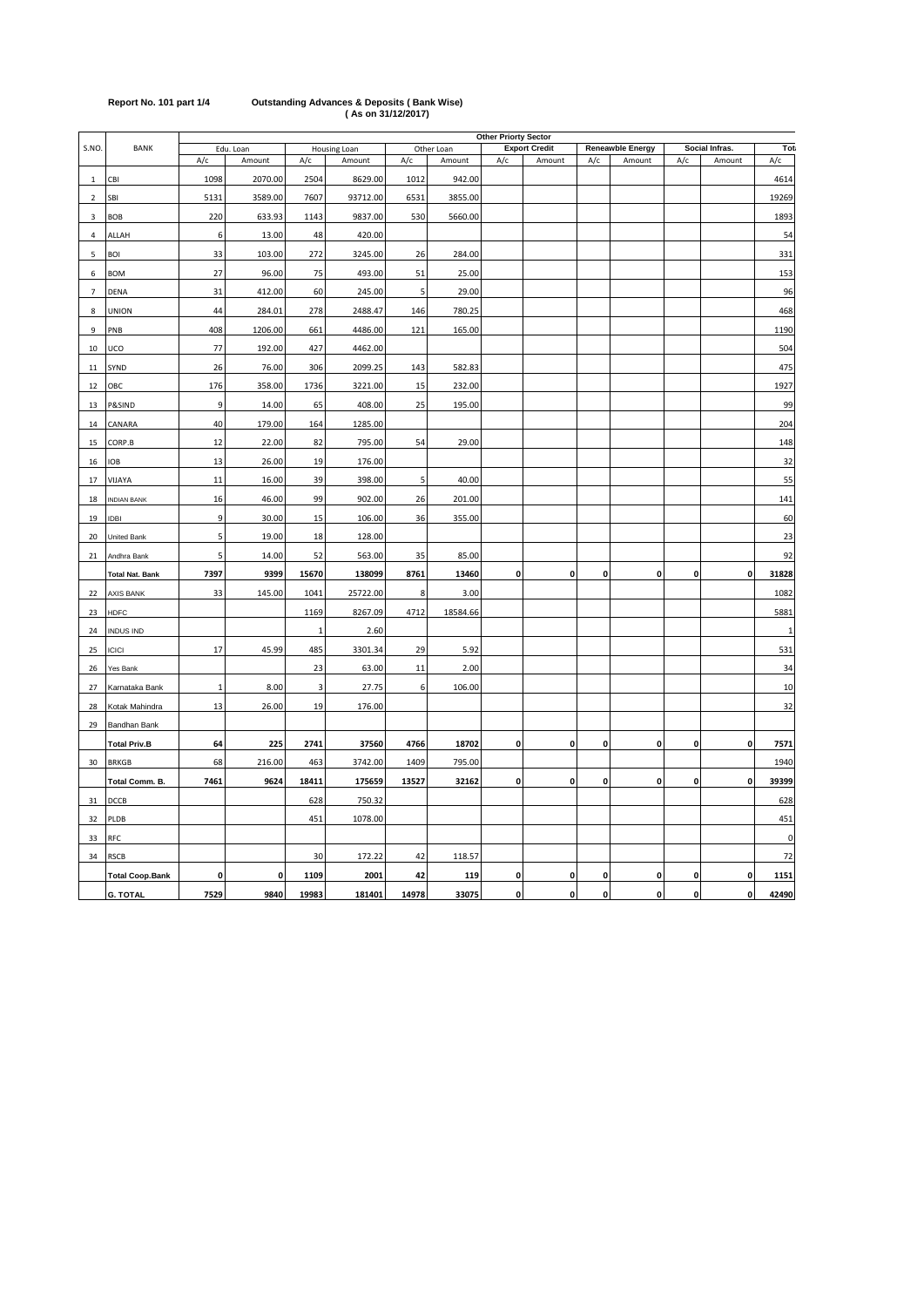|                          |                        |        | <b>MINORITY</b>                 |                |                       |                |           |                | (Rs in lacs)<br><b>WOMEN</b><br><b>PMEGP</b> |     |         |  |  |
|--------------------------|------------------------|--------|---------------------------------|----------------|-----------------------|----------------|-----------|----------------|----------------------------------------------|-----|---------|--|--|
| S.NO.                    | <b>Bank</b>            | A/c    | <b>Weakar Section</b><br>Amount | A/c            | <b>SCST</b><br>Amount | A/c            | Amount    | A/c            | Amount                                       | A/c | Amount  |  |  |
|                          |                        |        |                                 |                |                       |                |           |                |                                              |     |         |  |  |
| $\mathbf{1}$             | CBI                    | 7854   | 17131.00                        | 1011           | 1254.00               | 1157           | 15812.00  | 6142           | 16702.00                                     | 134 | 586.00  |  |  |
| $\overline{2}$           | SBI                    | 49248  | 43647.00                        | 16260          | 24887.00              | 13674          | 44432.00  | 7462           | 14768.00                                     | 71  | 4787.00 |  |  |
| 3                        | <b>BOB</b>             | 3841   | 11896.00                        | 1051           | 4259.00               | 2874           | 9684.00   | 1469           | 7496.00                                      | 50  | 32.00   |  |  |
| 4                        | ALLAH                  | 24     | 11.00                           | 13             | 11.00                 | 51             | 122.00    | 85             | 196.00                                       |     |         |  |  |
| 5                        | <b>BOI</b>             | 1044   | 1923.00                         | 488            | 462.00                | 175            | 214.00    | 347            | 1500.00                                      | 15  | 108.00  |  |  |
| 6                        | <b>BOM</b>             | 45     | 16.65                           | 36             | 11.00                 | 8              | 4.00      | 3              | 2.00                                         |     |         |  |  |
| $\overline{\phantom{a}}$ | DENA                   | 405    | 1147.00                         | 10             | 7.63                  | 38             | 66.00     | 111            | 344.00                                       | 4   | 2.38    |  |  |
| 8                        | <b>UNION</b>           | 1356   | 3111.16                         | 802            | 1956.87               | 219            | 3785.47   | 307            | 1018.74                                      | 6   | 51.00   |  |  |
| 9                        | PNB                    | 5124   | 12358.00                        | 1540           | 1657.00               | 1745           | 10879.00  | 2350           | 1957.00                                      | 23  | 18.00   |  |  |
| 10                       | UCO                    | 441    | 914.00                          | 152            | 290.00                | 236            | 496.00    | 262            | 765.00                                       | 14  | 22.00   |  |  |
| 11                       | SYND                   | 185    | 384.47                          | 28             | 162.37                | 103            | 408.70    | 261            | 2042.37                                      |     |         |  |  |
| 12                       | ОВС                    | 1807   | 3382.00                         | 695            | 1875.00               | 350            | 2239.00   | 670            | 2447.00                                      | 20  | 20.00   |  |  |
| 13                       | P&SIND                 | 130    | 120.00                          | 55             | 4.20                  | 55             | 120.00    | 124            | 525.00                                       | 5   | 6.85    |  |  |
| 14                       | CANARA                 | 250    | 515.00                          | 99             | 255.00                | 103            | 345.00    |                |                                              |     |         |  |  |
| 15                       | CORP.B                 | 333    | 414.00                          | 145            | 206.00                | 150            | 281.00    | 160            | 431.00                                       |     |         |  |  |
| 16                       | <b>IOB</b>             | 40     | 70.00                           | 17             | 31.00                 | 66             | 209.00    | 58             | 221.00                                       |     |         |  |  |
| 17                       | VIJAYA                 | 30     | 158.00                          | 29             | 152.00                | 29             | 152.00    | 39             | 202.00                                       |     |         |  |  |
| 18                       | <b>INDIAN BANK</b>     | 9      | 5.37                            | $\mathbf{1}$   | 3.01                  | $\mathbf{1}$   | 7.07      | 10             | 56.44                                        |     |         |  |  |
| 19                       | <b>IDBI</b>            | 141    | 855.00                          | 15             | 22.00                 | 28             | 588.00    | 48             | 345.00                                       |     |         |  |  |
| 20                       | United Bank            | 123    | 142.00                          | 27             | 23.00                 | 39             | 108.00    | 49             | 502.00                                       |     |         |  |  |
| 21                       | Andhra Bank            | 14     | 24.00                           | $\overline{7}$ | 3.00                  |                |           |                |                                              |     |         |  |  |
|                          |                        | 72444  | 98224.65                        |                |                       | 21101          | 89952.24  | 19957          |                                              | 342 | 5633.23 |  |  |
|                          | <b>Total Nat. Bank</b> |        |                                 | 22481          | 37532.08              |                |           |                | 51520.55                                     |     |         |  |  |
| 22                       | <b>AXIS BANK</b>       | 115    | 748.00                          | 125            | 794.00                | 165            | 4612.00   | 65             | 450.00                                       |     |         |  |  |
| 23                       | <b>HDFC</b>            | 5216   | 5238.88                         | 654            | 1857.17               | 1625           | 1652.21   | 3782           | 3931.70                                      |     |         |  |  |
| 24                       | <b>INDUS IND</b>       | 3119   | 6417.71                         | 893            | 2186.04               | 3266           | 7201.73   | 382            | 904.76                                       |     |         |  |  |
| 25                       | <b>ICICI</b>           | 6089   | 10610.59                        | 980            | 1285.47               | 1233           | 6856.77   | 3666           | 37496.70                                     |     |         |  |  |
| 26                       | Yes Bank               | 18     | 4450.00                         |                |                       |                |           |                |                                              |     |         |  |  |
| 27                       | Karnataka Bank         |        |                                 | 2              | 14.14                 | 3              | 22.19     |                |                                              |     |         |  |  |
| 28                       | Kotak Mahindra         | 115    | 4524.34                         | 5              | 40.00                 | 65             | 3735.84   |                |                                              |     |         |  |  |
| 29                       | Bandhan Bank           |        |                                 |                |                       |                |           |                |                                              |     |         |  |  |
|                          | <b>Total Priv. B</b>   | 14672  | 31989.52                        | 2659           | 6176.82               | 6357           | 24080.74  | 7895           | 42783.16                                     | 0   | 0.00    |  |  |
| 30                       | <b>BRKGB</b>           | 17243  | 14297.00                        | 4848           | 5922.00               | 548            | 838.00    | 2024           | 1975.00                                      |     |         |  |  |
|                          | Total Comm. B.         | 87116  | 130214.17                       | 25140          | 43708.90              | 27458          | 114032.98 | 27852          | 94303.71                                     | 342 | 5633.23 |  |  |
| 31                       | DCCB                   | 41546  | 19978.12                        | 37125          | 18657.84              | 6894           | 8978.10   | 1920           | 7554.56                                      | 0   | 0.00    |  |  |
| 32                       | PLDB                   | 842    | 1304.00                         | 1489           | 788.00                | 86             | 53.00     | 150            | 197.00                                       |     |         |  |  |
| 33                       | RFC                    |        |                                 |                |                       | $\overline{2}$ | 114.00    | $\overline{2}$ | 190.00                                       |     |         |  |  |
| 34                       | <b>RSCB</b>            |        |                                 |                |                       |                |           |                |                                              |     |         |  |  |
|                          | <b>Total Coop. Ba</b>  | 42388  | 21282.12                        | 38614          | 19445.84              | 6982           | 9145.10   | 2072           | 7941.56                                      | 0   | 0.00    |  |  |
|                          | <b>G. TOTAL</b>        | 146747 | 165793.29                       | 68602          | 69076.74              | 34988          | 124016.08 | 31948          | 104220.27                                    | 342 | 5633.23 |  |  |

## **Report No. 101 part 1/6 Outstanding Advances & Deposits ( Bank Wise) ( As on 31/12/2017)**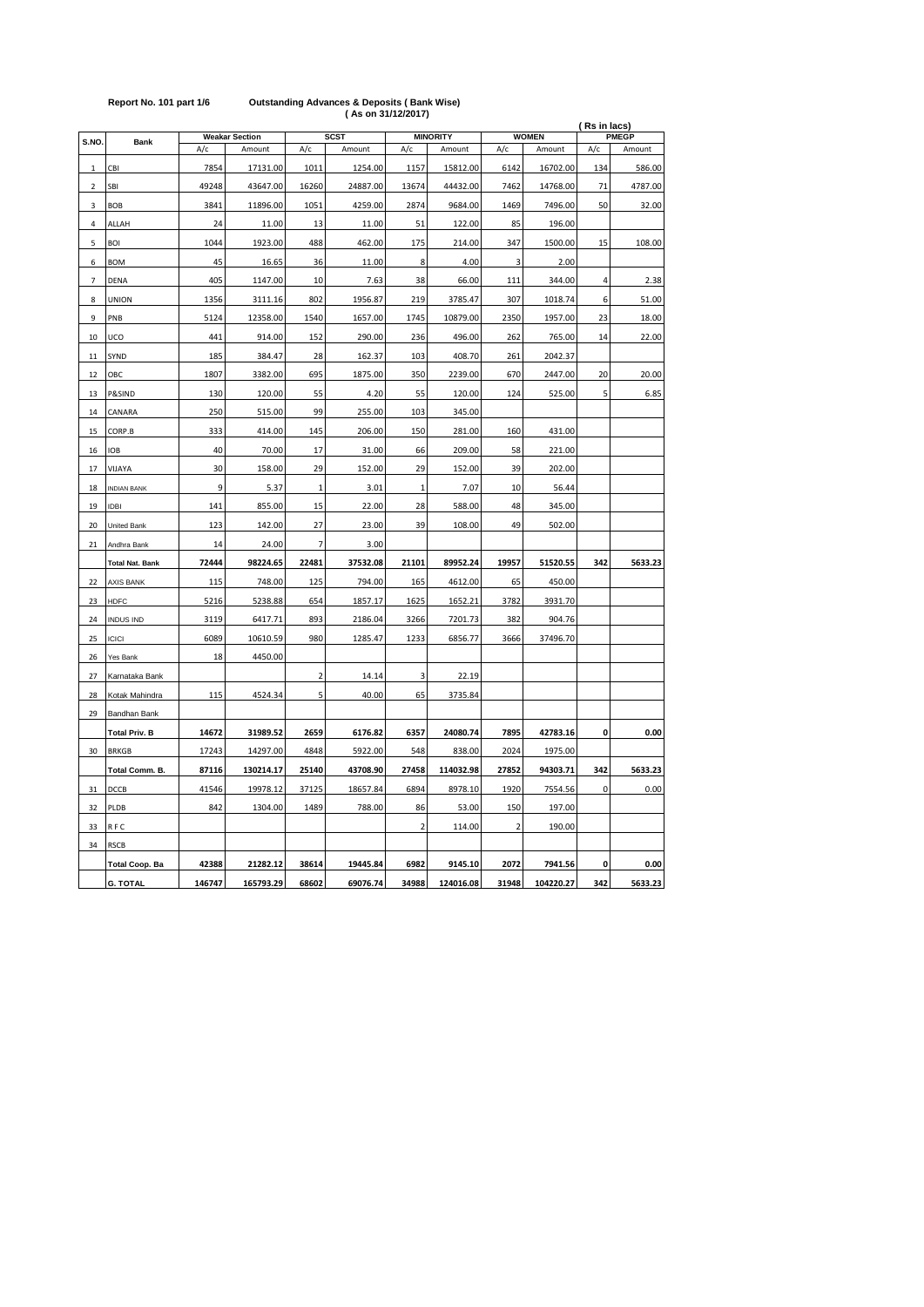| S.NO.          | <b>Bank</b>             | % of Weaker Section in<br><b>Advances</b> | % of Minority in<br><b>Advances</b> | % of AGR.<br>in Advances | % of P.S.<br>in Advances | <b>CD RATIO</b> |
|----------------|-------------------------|-------------------------------------------|-------------------------------------|--------------------------|--------------------------|-----------------|
| $\,1$          | CBI                     | 16.51                                     | 15.24                               | 23.04                    | 77.59                    | 61.43           |
| $\overline{2}$ | SBI                     | 16.64                                     | 16.94                               | 12.55                    | 74.39                    | 54.37           |
| 3              | <b>BOB</b>              | 19.47                                     | 15.85                               | 14.90                    | 63.50                    | 68.04           |
| 4              | ALLAH                   | 0.29                                      | 3.23                                | 66.01                    | 133.32                   | 57.41           |
| 5              | <b>BOI</b>              | 5.98                                      | 0.67                                | 31.39                    | 76.41                    | 55.30           |
| 6              | <b>BOM</b>              | 1.08                                      | 0.26                                | 2.40                     | 71.50                    | 30.28           |
| $\overline{7}$ | <b>DENA</b>             | 45.70                                     | 2.63                                | 66.77                    | 106.77                   | 38.55           |
| 8              | <b>UNION</b>            | 12.39                                     | 15.07                               | 29.12                    | 86.47                    | 61.52           |
| 9              | PNB                     | 14.31                                     | 12.60                               | 16.83                    | 29.10                    | 55.28           |
| 10             | UCO                     | 5.89                                      | 3.20                                | 2.90                     | 76.85                    | 40.06           |
| 11             | SYND                    | 5.33                                      | 5.67                                | 14.03                    | 89.68                    | 115.31          |
| 12             | OBC                     | 20.36                                     | 13.48                               | 20.55                    | 72.61                    | 25.61           |
| 13             | P&SIND                  | 5.01                                      | 5.01                                | 45.53                    | 98.29                    | 72.50           |
| 14             | CANARA                  | 8.91                                      | 5.97                                | 6.36                     | 56.82                    | 55.22           |
| 15             | CORP.B                  | 10.53                                     | 7.15                                | 20.36                    | 70.03                    | 60.41           |
| 16             | <b>IOB</b>              | 4.92                                      | 14.69                               | 4.01                     | 86.72                    | 32.87           |
| 17             | VIJAYA                  | 9.89                                      | 9.52                                | 0.88                     | 63.99                    | 69.68           |
| 18             | <b>INDIAN BANK</b>      | 0.31                                      | 0.41                                | 0.00                     | 97.58                    | 36.99           |
| 19             | <b>IDBI</b>             | 25.69                                     | 17.67                               | 28.40                    | 100.00                   | 27.57           |
| 20             | <b>United Bank</b>      | 3.92                                      | 2.98                                | 0.00                     | 14.25                    | 320.07          |
| 21             | Andhra Bank             | 1.06                                      | 0.00                                | 0.75                     | 47.54                    | 94.12           |
|                | <b>Total Nat. Bank</b>  | 15.25                                     | 8.48                                | 81.60                    | 30.09                    | 3.50            |
| 22             | <b>AXIS BANK</b>        | 1.24                                      | 7.64                                | 0.00                     | 68.46                    | 183.10          |
| 23             | <b>HDFC</b>             | 4.70                                      | 1.48                                | 21.96                    | 48.84                    | 215.04          |
| 24             | <b>INDUS IND</b>        | 16.52                                     | 18.54                               | 58.60                    | 74.83                    | 723.48          |
| 25             | <b>ICICI</b>            | 10.58                                     | 6.84                                | 14.32                    | 60.80                    | 66.22           |
| 26             | Yes Bank                | 43.71                                     | 0.00                                | 0.29                     | 32.34                    | 35.14           |
| 27             | Karnataka Bank          | 0.00                                      | 1.63                                | 16.53                    | 65.72                    | 145.51          |
| 28             | Kotak Mahindra          | 317.94                                    | 262.53                              | 0.00                     | 82.71                    | 32.87           |
| 29             | Bandhan Bank            | 0.00                                      | 0.00                                | 0.00                     | 100.00                   | 17.70           |
|                | <b>Total Priv. B</b>    | 9.83                                      | 7.40                                | 19.01                    | 58.76                    | 114.63          |
| 30             | <b>GRAMIN</b>           | 25.19                                     | 1.48                                | 76.88                    | 91.04                    | 63.23           |
|                | Total Comm. B.          | 13.43                                     | 11.76                               | 17.75                    | 65.50                    | 66.61           |
| 31             | DCCB                    | 45.75                                     | 20.56                               | 98.28                    | 100.00                   | 108.32          |
| 32             | PLDB                    | 13.05                                     | 0.53                                | 43.79                    | 54.58                    | 100.00          |
| 33             | RFC                     | 0.00                                      | 2.01                                | 0.00                     | 89.23                    | 100.00          |
| 34             | <b>RSCB</b>             | 0.00                                      | 0.00                                | 0.00                     | 81.22                    | 100.00          |
|                | <b>Total Coop. Bank</b> | 35.67                                     | 15.33                               | 79.25                    | 91.26                    | 127.18          |
|                | <b>G. TOTAL</b>         | 15.27                                     | 11.42                               | 24.22                    | 68.25                    | 68.20           |

#### **Report No. 101 part 1/7 Outstanding Advances & Deposits ( Bank Wise) ( As on 31/12/2017)**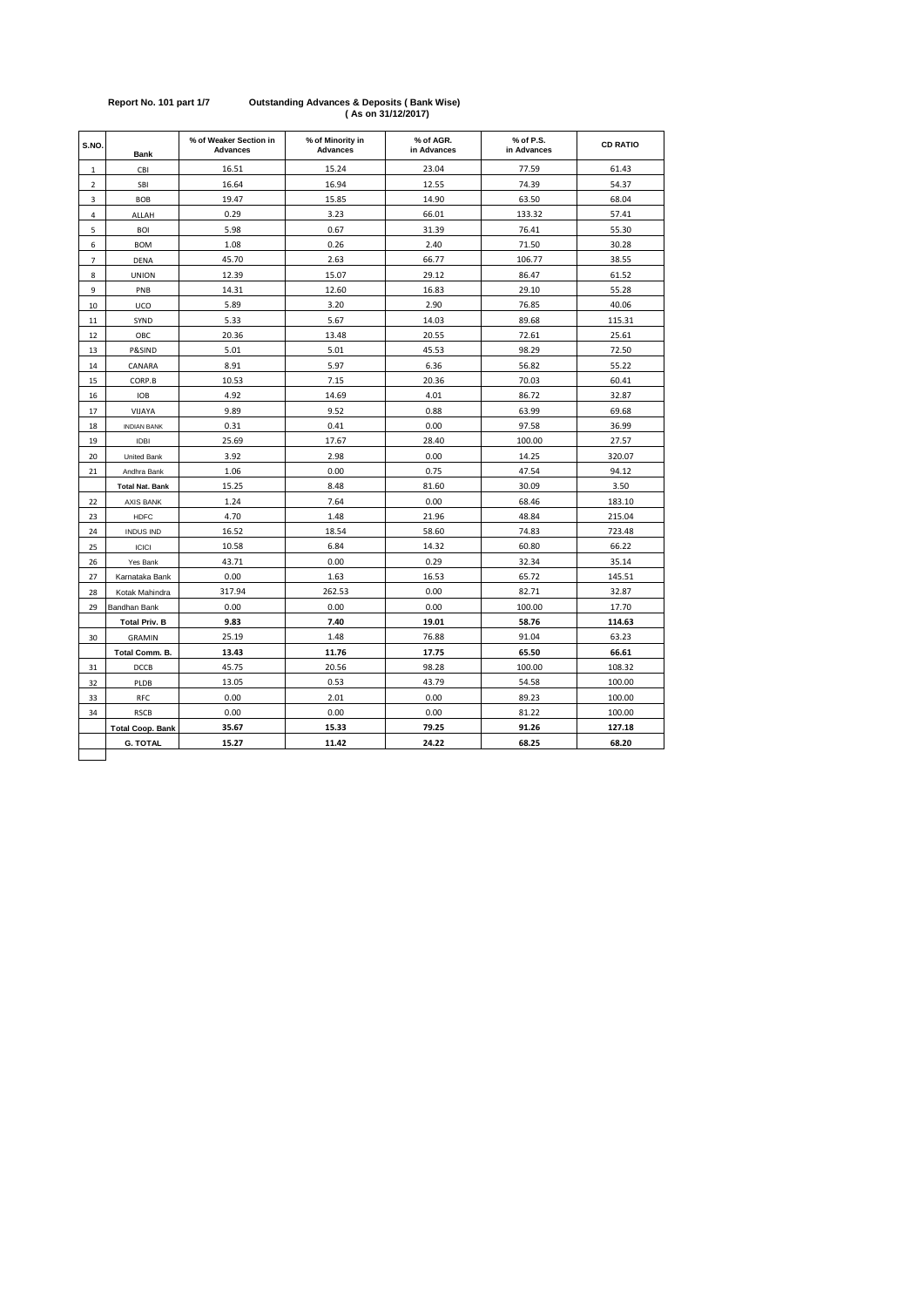**(Rs In Lacs)**

Amount 23253.98 67181.00 22298.07 -1260.00 7581.00 440.00 -170.00 3398.94 61228.00 3591.00 744.42 4550.97 41.00 2497.00 1178.00 189.00 575.00 42.00 0.00 3104.00 1193.01 **201656.39** 19048.00 57021.63 9777.56 39298.53 6888.00 466.77 246.00 0.00 **134161.49** 5085.10 **334402.88** 0.00 4537.00 609.43 67.25 **5213.68 344701.66 NPS**